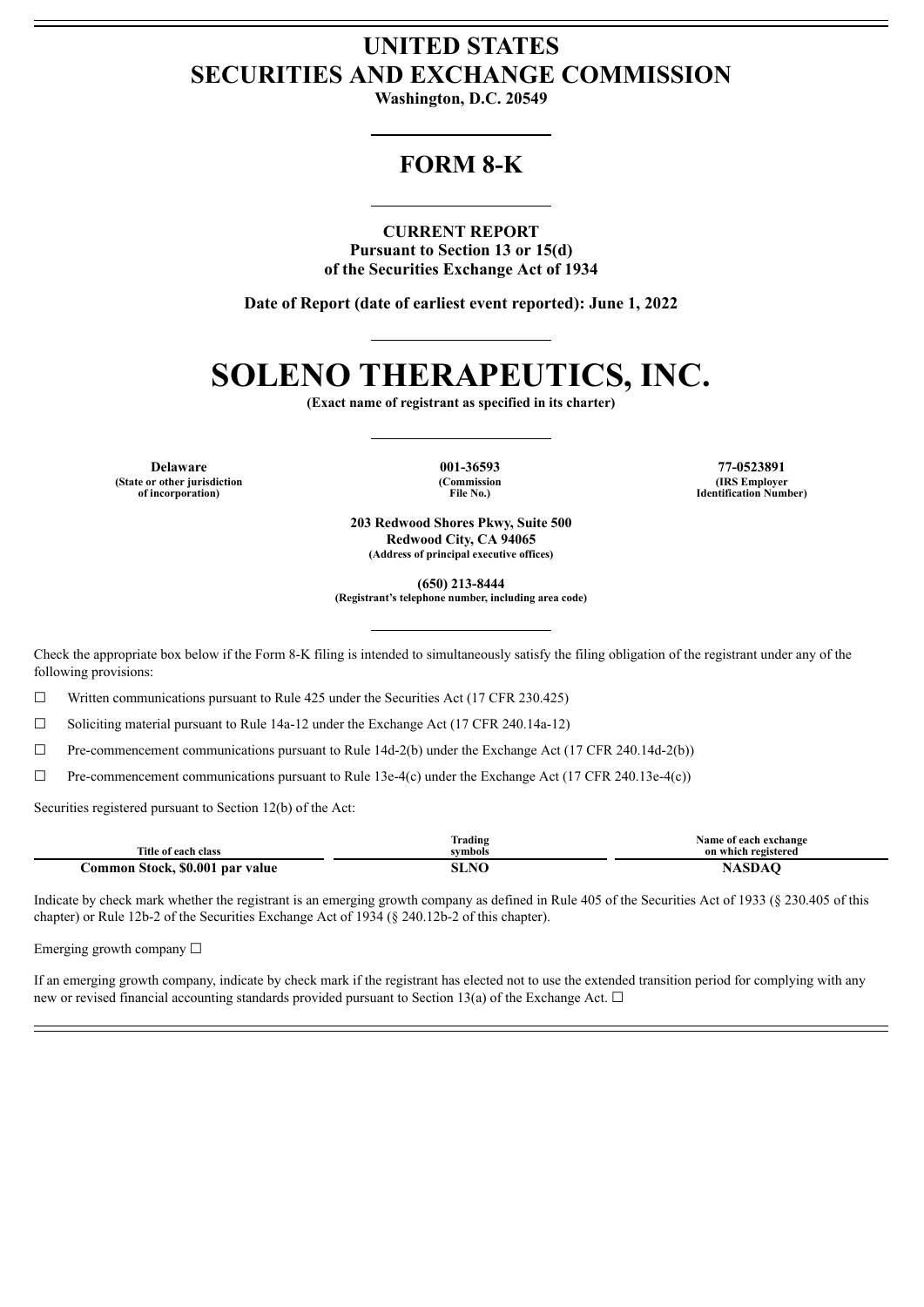## **ITEM 5.07 Submission of Matters to a Vote of Security Holders.**

On June 1, 2022, Soleno Therapeutics, Inc. (the "Company") held its 2022 Annual Meeting of Stockholders. Of the 120,088,816 shares of common stock outstanding as of April 12, 2022, the record date, 89,392,503 shares of common stock were represented at the meeting in person or by proxy, constituting approximately 74.44% of the outstanding shares of common stock entitled to vote and constituting a quorum for the transaction of business.

The stockholders of the Company voted on the following items at the Meeting:

- 1. To elect two Class III directors to serve until the 2025 Annual Meeting of stockholders or until their respective successors are duly elected and qualified;
- 2. To ratify the appointment of Marcum LLP as the Company's independent registered public accounting firm for the fiscal year ending December 31, 2022;
- 3. To approve, on any advisory basis, the compensation of the Named Executive Officers of the Company;
- 4. To approve, on any advisory basis, the frequency of stockholder votes on the compensation of the Named Executive Officers of the Company; and
- 5. To approve an amendment to the Company's Amended and Restated Certificate of Incorporation to effect a reverse split of all outstanding shares of the Company's common stock at a ratio of one-for-fifteen (1:15), to be effected at the sole discretion of the Company's Board of Directors.

### *Proposal One – Election of Directors*

The table below presents the voting results of the election of the two Class III directors to the Company's Board of Directors by the Company's stockholders:

| Nominee           | <b>Votes For</b> | <b>Votes Withheld</b> | <b>Percent of Voted</b> | <b>Broker Non-Votes</b> |
|-------------------|------------------|-----------------------|-------------------------|-------------------------|
| Anish Bhatnagar   | 70.263.050       | 942.518               | 78.6%                   | 18,186,935              |
| William G. Harris | 70,435,873       | 769.695               | 78.8%                   | 18,186,935              |

### *Proposal Two – Ratification of Appointment of Independent Registered Public Accounting Firm*

The Company's stockholders ratified the appointment of Marcum LLP as the Company's independent registered public accounting firm for the fiscal year ending December 31, 2022 by the following votes:

| Votes For                              | Against<br><b>Votes</b>    | Abstentions<br>. | Broke<br>-Votes<br>Non-<br>. |
|----------------------------------------|----------------------------|------------------|------------------------------|
| $\sim$ $\sim$<br>oο<br>$\alpha$<br>. . | l OS<br>$\sim$<br>ΟZ<br>__ | $-$              |                              |

### *Proposal Three – Approval of Named Executive Compensation, on an Advisory Basis*

The Company's stockholders approved the Named Executive Officer compensation by the following votes:

| votes For | Against<br>votes | Abstentions<br>.     | Non-Votes<br>Broker<br>. |
|-----------|------------------|----------------------|--------------------------|
| 69        | $\mathbf{v}$     | $\sim$ $\sim$ $\sim$ | Δſ                       |

#### Proposal Four - Approval of Frequency of Stockholder Votes on Named Executive Officer Compensation, on an Advisory Basis

The Company's stockholders approved "every year" for the frequency of stockholder votes on Named Executive Officer compensation by the following votes:

| <sup>2</sup> Years<br>Votes For Everv 3 ' | Years<br>Votes for Every 2 | ! Years<br>Votes for Every 1 | Abstentions | <b>Broker Non-Votes</b> |
|-------------------------------------------|----------------------------|------------------------------|-------------|-------------------------|
| 32 219 472                                | 523.897                    | 196<br>38.076                | 586.003     | 18.186.935              |

#### Proposal Five - Approval of Amendment to Amended and Restated Certificate of Incorporation and Reverse Stock Split

The Company's stockholders approved an amendment to the Company's Amended and Restated Certificate of Incorporation and a one-for-fifteen reverse stock split, to be effected at the sole discretion of the Company's Board of Directors, by the following votes:

| Votes For             | Votes<br>Against | Abstentions          | Broker<br><b>Non-Votes</b> |
|-----------------------|------------------|----------------------|----------------------------|
| $\Omega$<br>700<br>xд | .805             | 26<br>06/<br>$\cdot$ |                            |